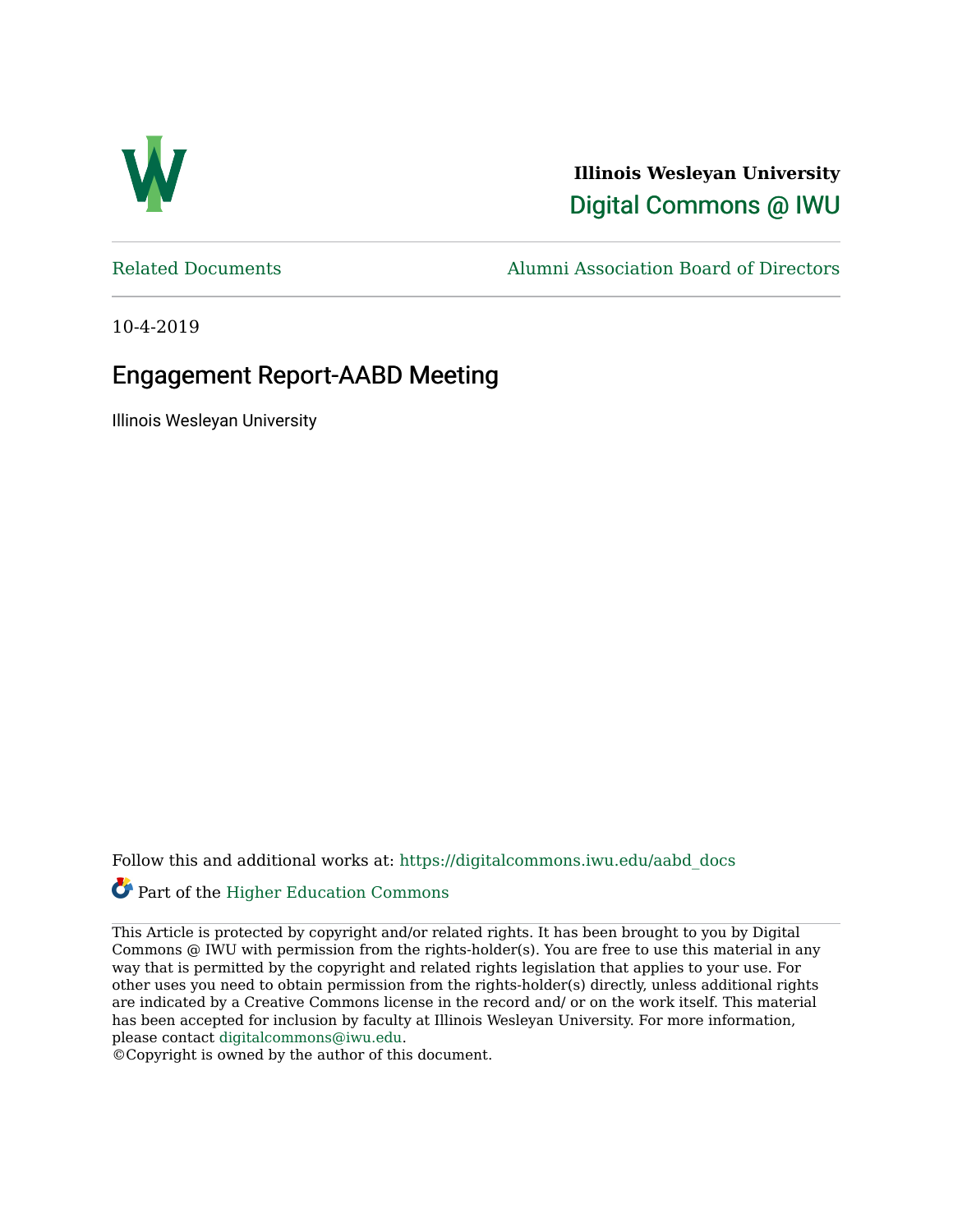

# **ILLINOIS WESLEYAN ENGAGEMENT TEAM**

**Engagement Report Alumni Association Board of Directors Fall Meeting October 4, 2019**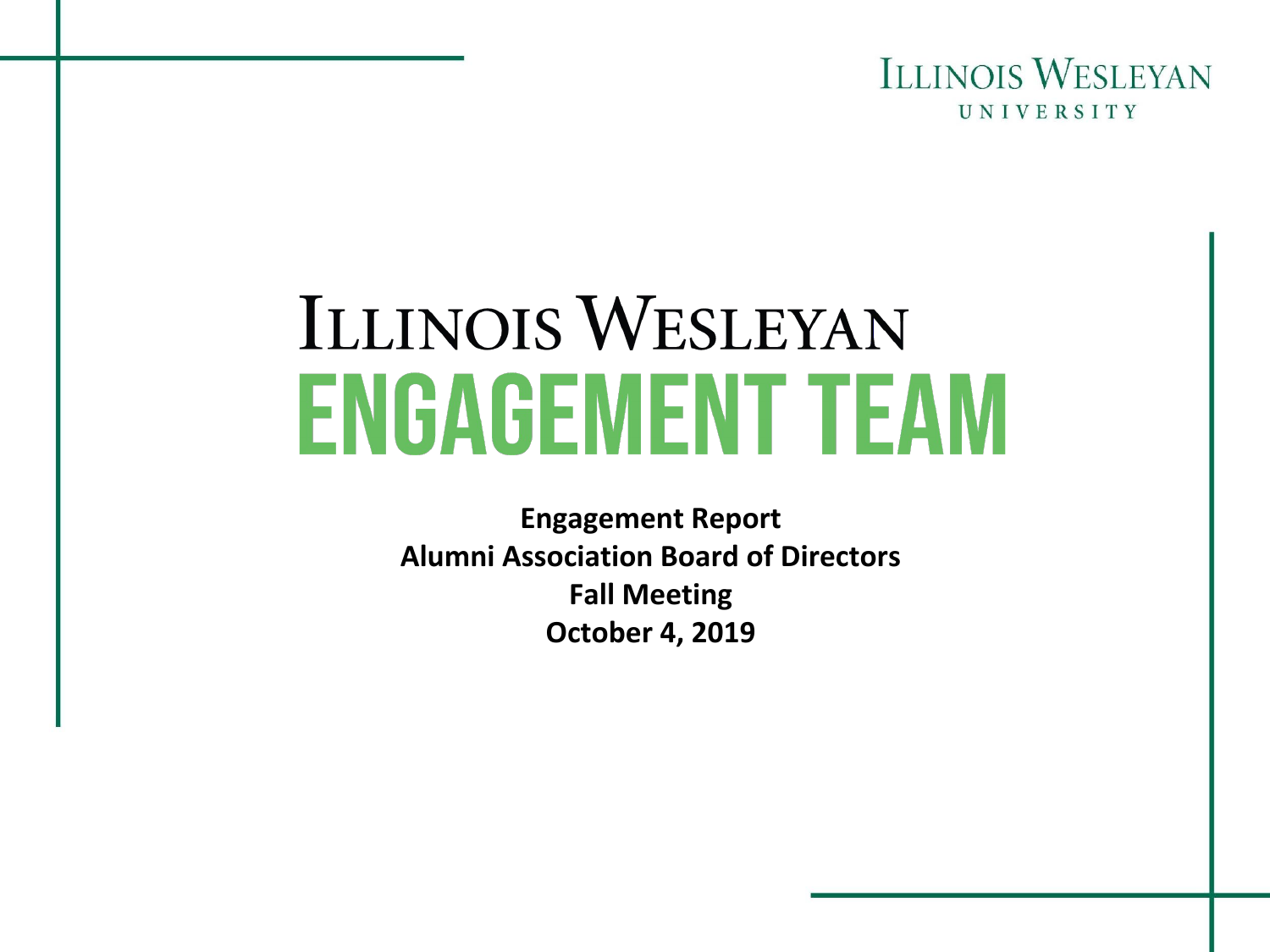

- ❖ Fully staffed for the first time in 3 years!
- ❖ Restructured roles and responsibilities
- ❖ Streamlined process and procedures
- ❖ Repurposed and refocused programmatically
- ❖ Working with campus partners to implement alumni engagement model
- ❖ Ongoing partnership with AABD
- ❖ Diversity Report 2018-2019
- ❖ Engagement Team Goals and Priorities 2019-2020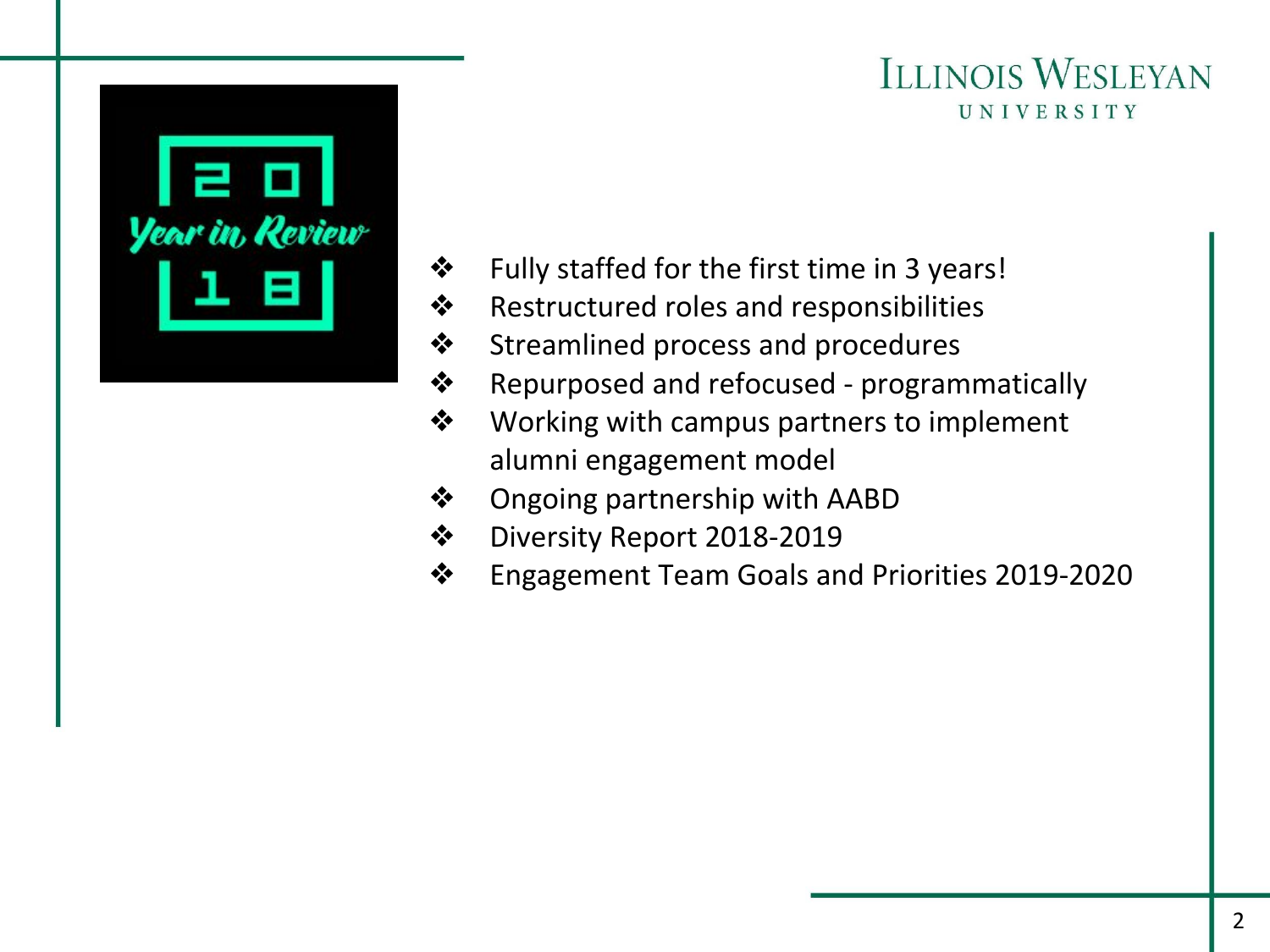

## ❖ **Restructured roles and responsibilities**

- ➢ Senior Engagement Coordinator
- ➢ Event Coordinator
- ➢ Assistant Director of Alumni Engagement Reunions reports to Director of Annual Giving
- $\triangleright$  Assistant Director of Engagement Communications

# ❖ **Streamlined (developed and/or evaluated) process and procedures**

- $\triangleright$  Staff liaisons for AABD and campus partners
- $\triangleright$  Full-cycle alumni engagement
- $\triangleright$  Alumni data requests
- $\triangleright$  Alumni volunteer opportunities
- $\triangleright$  And others...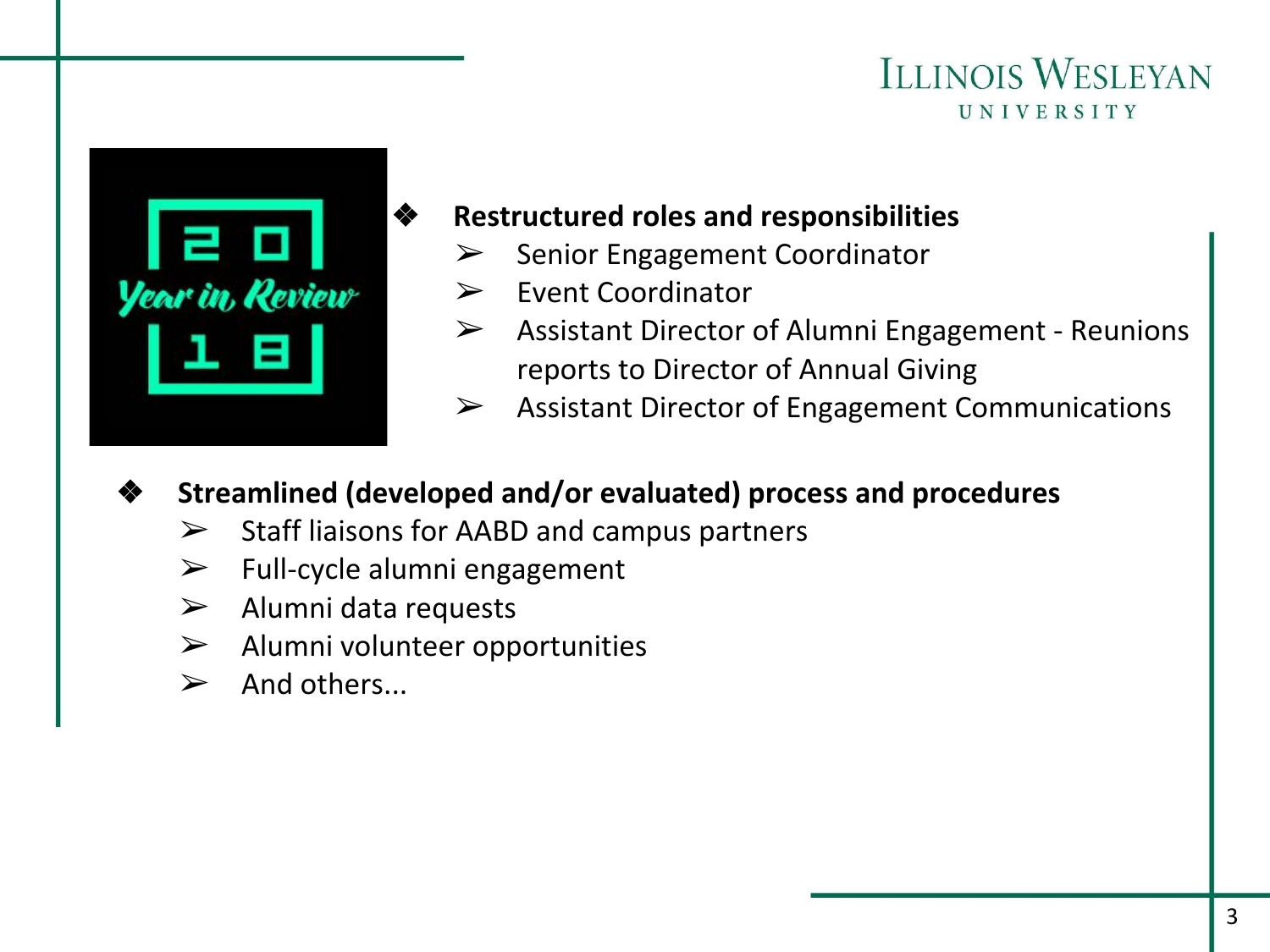

# ❖ **Repurposed and refocused - programmatically**

- ➢ Tiny Titans program
- $\triangleright$  AABD Committees and Affinity Groups
- $\triangleright$  Regional programming primary focus in Chicago/IL
- $\triangleright$  Annual Giving beyond behavioral giving
- $\triangleright$  Marketing Communications specific and targeted
- ❖ **Working with campus partners to implement alumni engagement model** 
	- $\triangleright$  Academic Chairs & Directors meeting; departmental meetings (ongoing)
	- $\triangleright$  Specific programs to partner w/Student Affairs
	- $\triangleright$  Information sharing and tracking
	- $\triangleright$  Share AABD member list with staff listing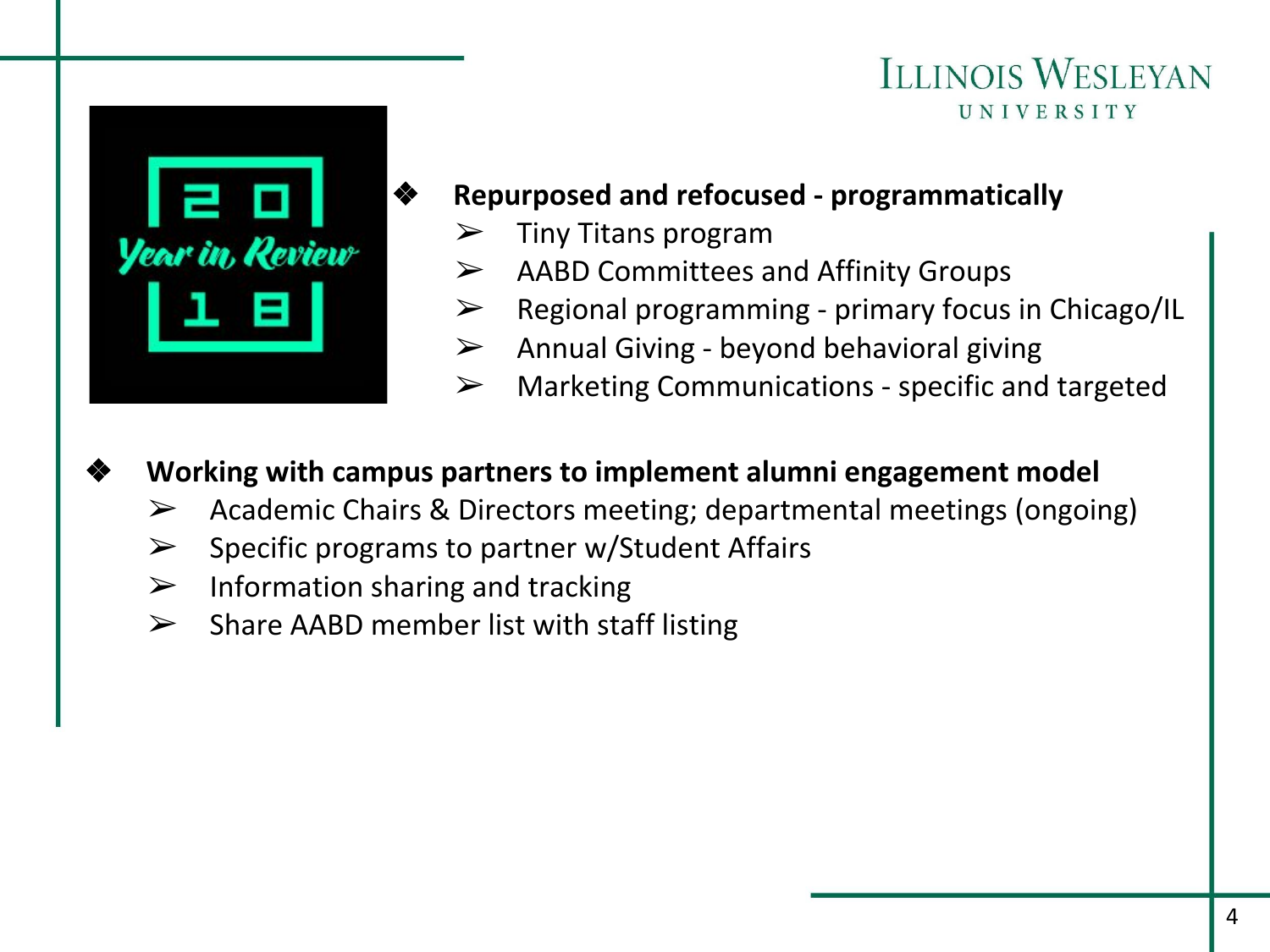# ❖ **Ongoing work with AABD**

- ➢ Alignment with University and Department goals and priorities
- $\triangleright$  Board is key to increase broader alumni engagement
- $\triangleright$  Staff liaisons are critical to keep things moving
	- Committees and Affinity Groups
		- Continue programs
		- Collaborate where feasible
		- Clearly defined volunteer roles
	- **Regional Alumni Chapters** 
		- Develop and strengthen regions with committees and/or interest groups
		- Empower and support committees

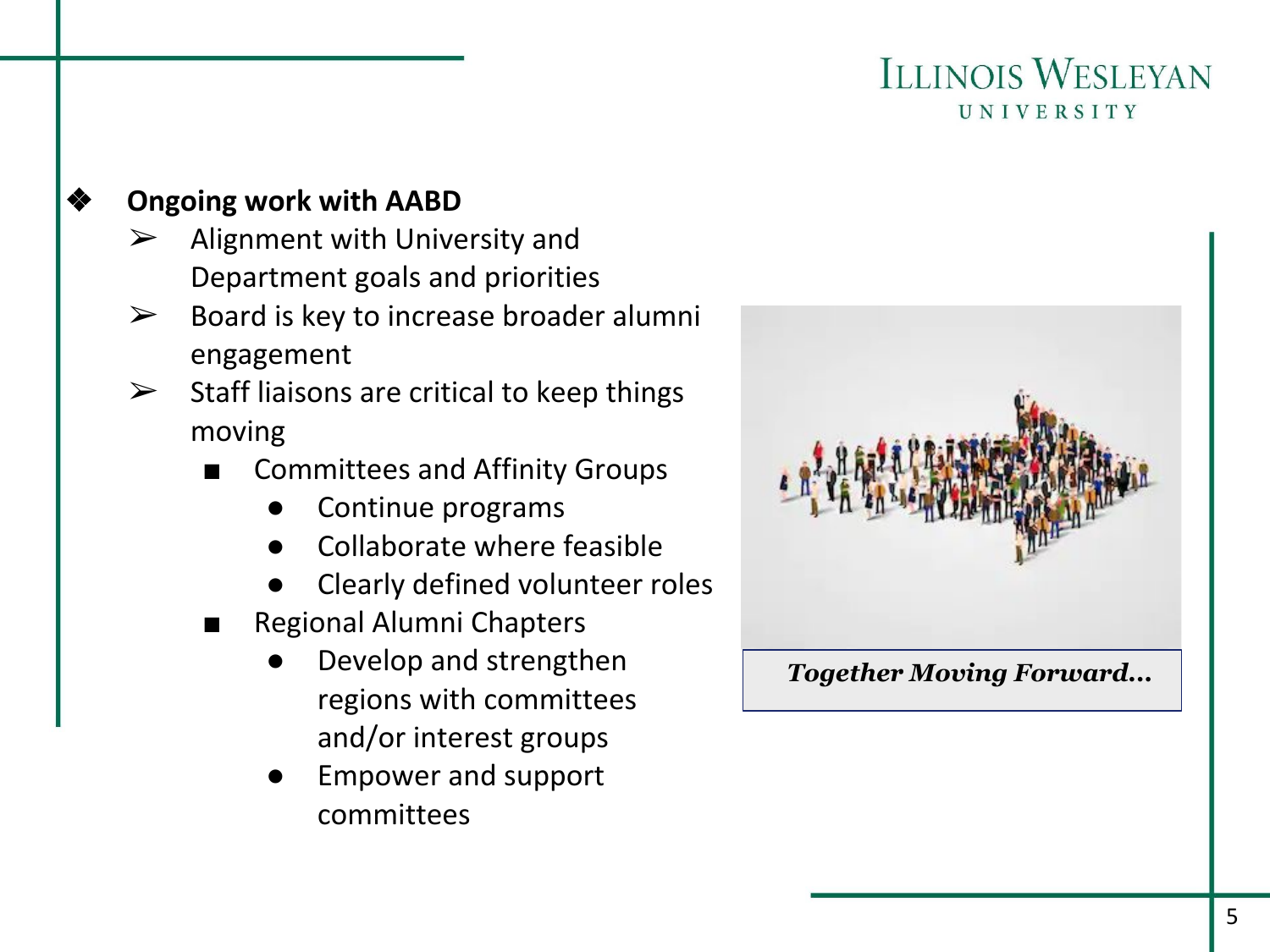#### ❖ **Diversity Report 2018-2019 - Review**

- ➢ **AABD is to be commended!**
- ➢ **Continue efforts to support diversity efforts**

#### ❖ **Engagement Team Goals and Priorities 2019 - 2020**

- ➢ **Four areas of focus:** 1) Experience; 2) Volunteerism; 3) Communication; and 4) Philanthropy
- $\triangleright$  Goals and Priorities
- 1. Set administrative and programmatic infrastructure to support inclusive alumni engagement through full cycle of interaction
- 2. Partner with Alumni Association Board of Directors (AABD) to increase alumni involvement
- 3. Develop strategies and tactics to meet and exceed *\$3.1M unrestricted giving goal*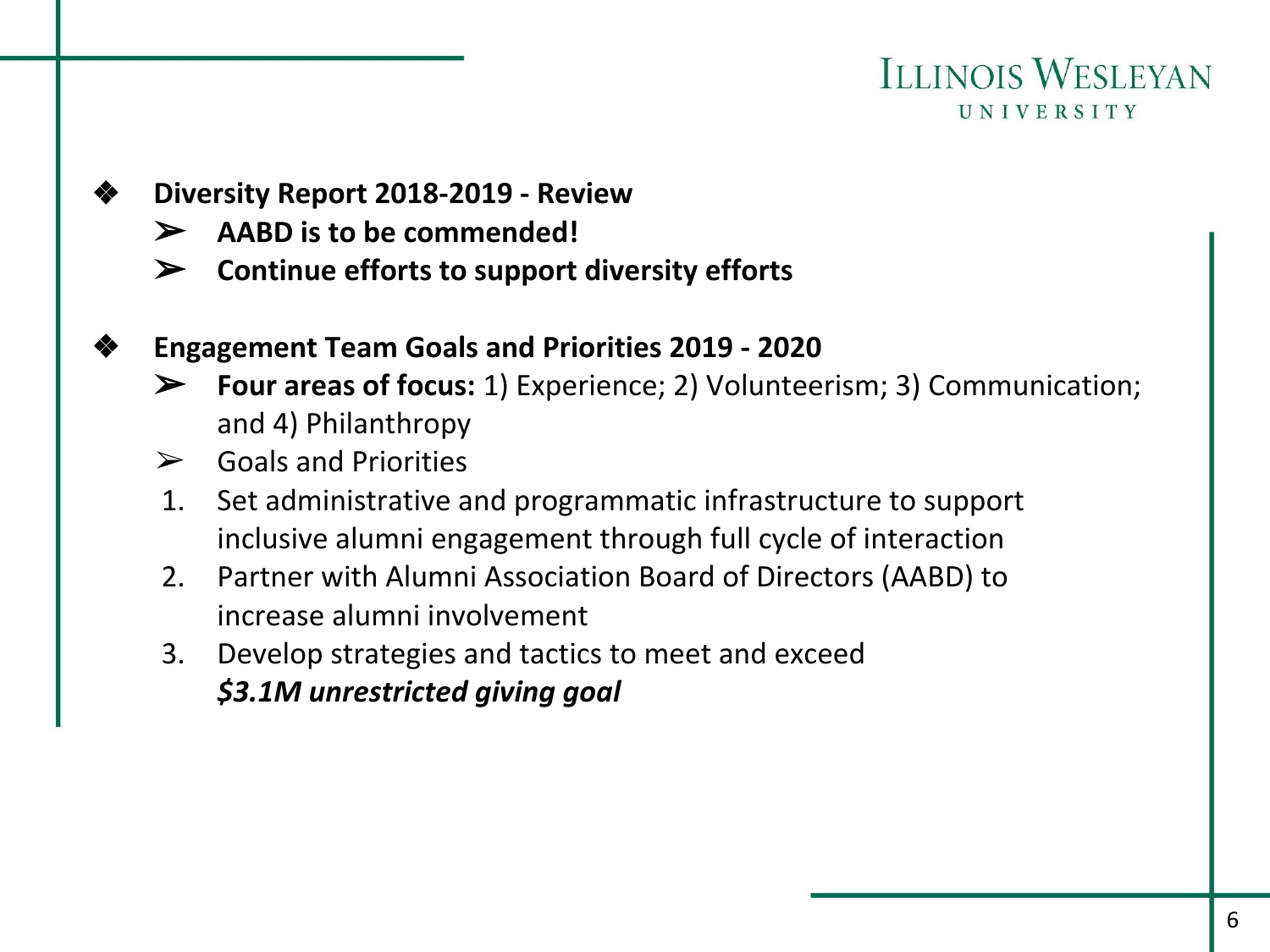## ❖ **Engagement Team Goals and Priorities 2019 - 2020**

- 4. Annual Giving
	- i. Track donor progress with entering donor status and baseline numbers
- ii. Focus on retention, reactivation and acquisition
- iii. Develop donor populations in addition to segments
- iv. Write solicitations that resonate with donors through affiliation, affinity and/or designation - no more boilerplate messages!
- v. Regular status assessment to incorporate adjustment plans and A/B testing
- vi. Develop leadership donor strategy focused in Illinois (Chicago) based on capacity and giving history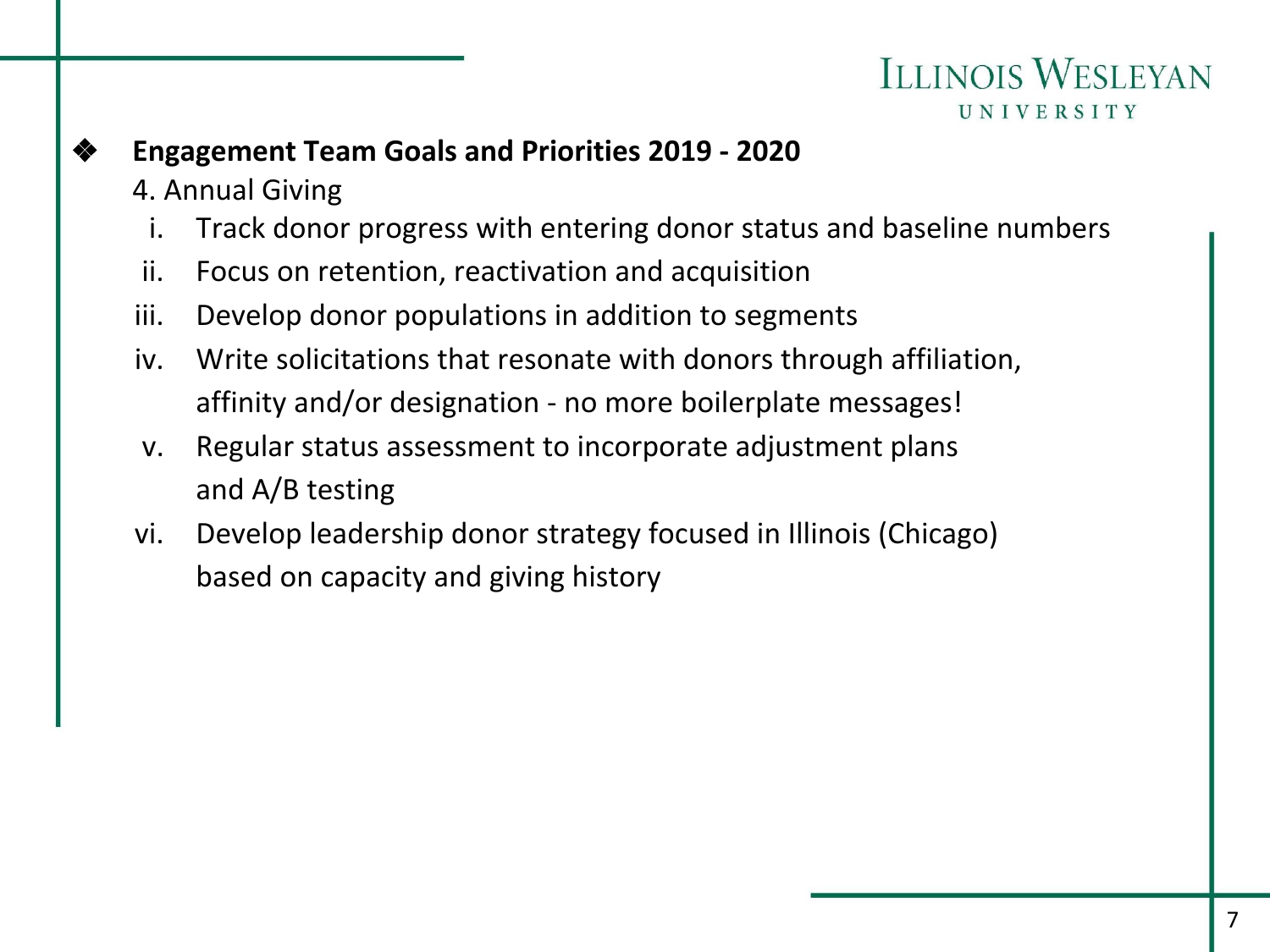- ❖ **Engagement Team Goals and Priorities 2019 2020** 5. Alumni Engagement
	- i. Work with Alumni Association Board of Directors to ensure alignment with University
	- ii. Review regional programming to focus more in Chicago region - develop programming in various areas including city and suburbs with dynamic content and speakers. Continue programming in other key regions based on wealth screening and intel from Advancement Officers
	- iii. Empower Regional Alumni Chapters and other groups to autonomously
	- iv. sustain programming on a regular cadence; provide infrastructure to support activities
	- v. Ensure events are marketed and branded effectively from conception to execution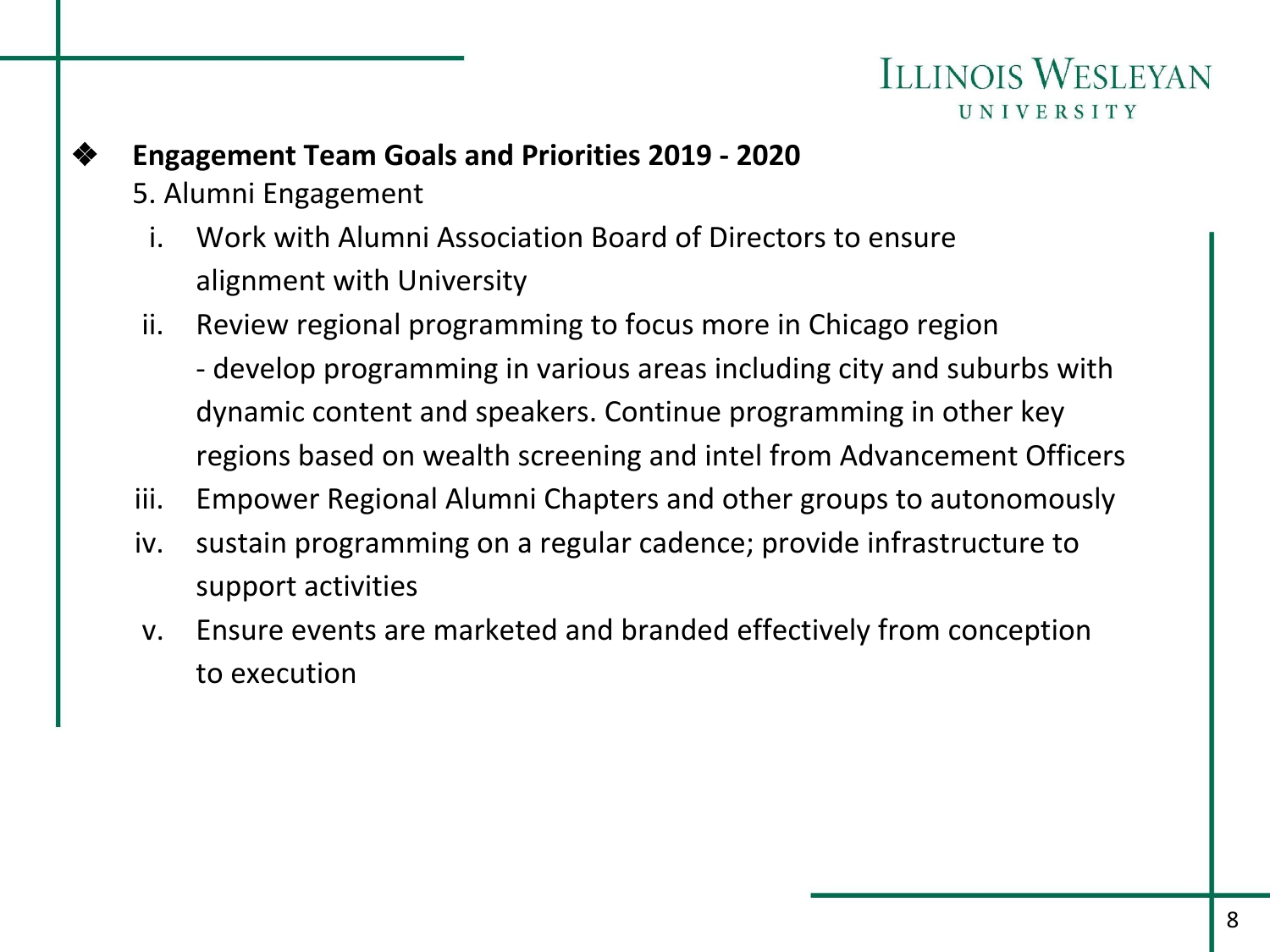### ❖ **Engagement Team Goals and Priorities 2019 - 2020**

- 6. Engagement Communications
	- i. Create centralized and focused communications process for Advancement department
	- ii. Develop and manage projects for messaging, branding, and effectiveness through various distribution channels
- iii. Be more targeted, intentonial, and specific with messages and be sure to integrate various programs through all channels
- iv. Work with campus partners (academic and administrative) for inclusion in messages
- v. Work with AABD and alumni volunteers to ensure alignment with University and departmental goals
- vi. Develop analytics to track and measure all communication strategies